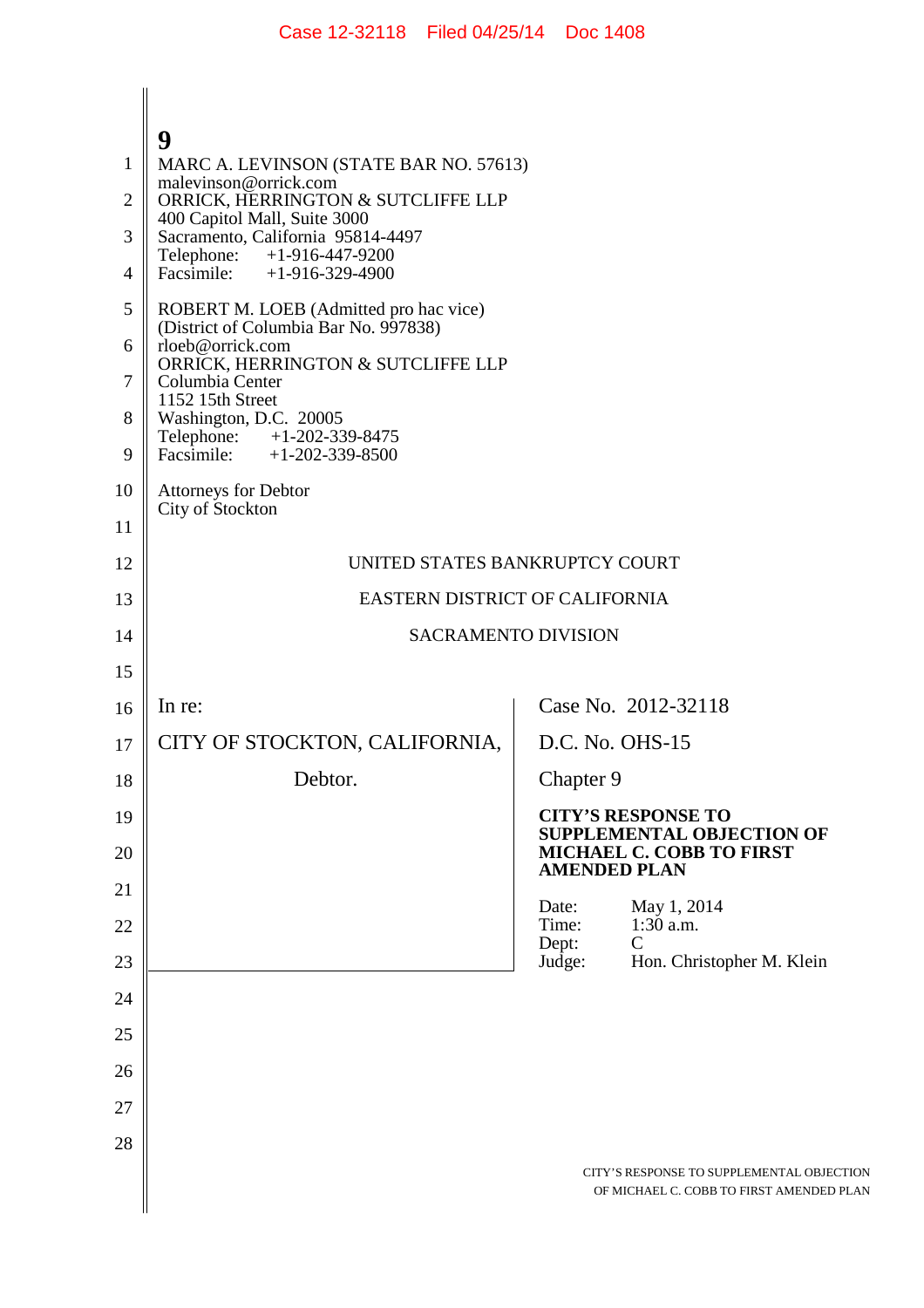| 1              |     |           | <b>TABLE OF CONTENTS</b>                                                                                                                       |      |
|----------------|-----|-----------|------------------------------------------------------------------------------------------------------------------------------------------------|------|
| $\overline{2}$ |     |           |                                                                                                                                                | Page |
| 3              | I.  |           |                                                                                                                                                |      |
| 4              |     | A.        | The Plan Proposes to Adjust Only Cobb's Unsecured Right to Monetary                                                                            |      |
| 5              |     | <b>B.</b> | Cobb Fails to Recognize that the Takings Clause Poses No Obstacle to                                                                           |      |
| 6              |     |           | Adjustment of Unsecured Claims for the Payment of Money in the                                                                                 |      |
| 7<br>8         |     | C.        | Cobb Fails to Confront Authority Demonstrating that Just Compensation in<br>the Municipal Bankruptcy Context Must Only Be Reasonable Under the |      |
| 9              |     | D.        |                                                                                                                                                |      |
| 10             | II. |           |                                                                                                                                                |      |
| 11             |     |           |                                                                                                                                                |      |
| 12             |     |           |                                                                                                                                                |      |
| 13             |     |           |                                                                                                                                                |      |
| 14             |     |           |                                                                                                                                                |      |
| 15             |     |           |                                                                                                                                                |      |
| 16             |     |           |                                                                                                                                                |      |
| 17             |     |           |                                                                                                                                                |      |
| 18             |     |           |                                                                                                                                                |      |
| 19             |     |           |                                                                                                                                                |      |
| 20             |     |           |                                                                                                                                                |      |
| 21             |     |           |                                                                                                                                                |      |
| 22             |     |           |                                                                                                                                                |      |
| 23             |     |           |                                                                                                                                                |      |
| 24             |     |           |                                                                                                                                                |      |
| 25             |     |           |                                                                                                                                                |      |
| 26             |     |           |                                                                                                                                                |      |
| 27             |     |           |                                                                                                                                                |      |
| 28             |     |           |                                                                                                                                                |      |
|                |     |           | CITY'S RESPONSE TO SUPPLEMENTAL OBJECTION<br>$-i-$<br>OF MICHAEL C. COBB TO FIRST AMENDED PLAN                                                 |      |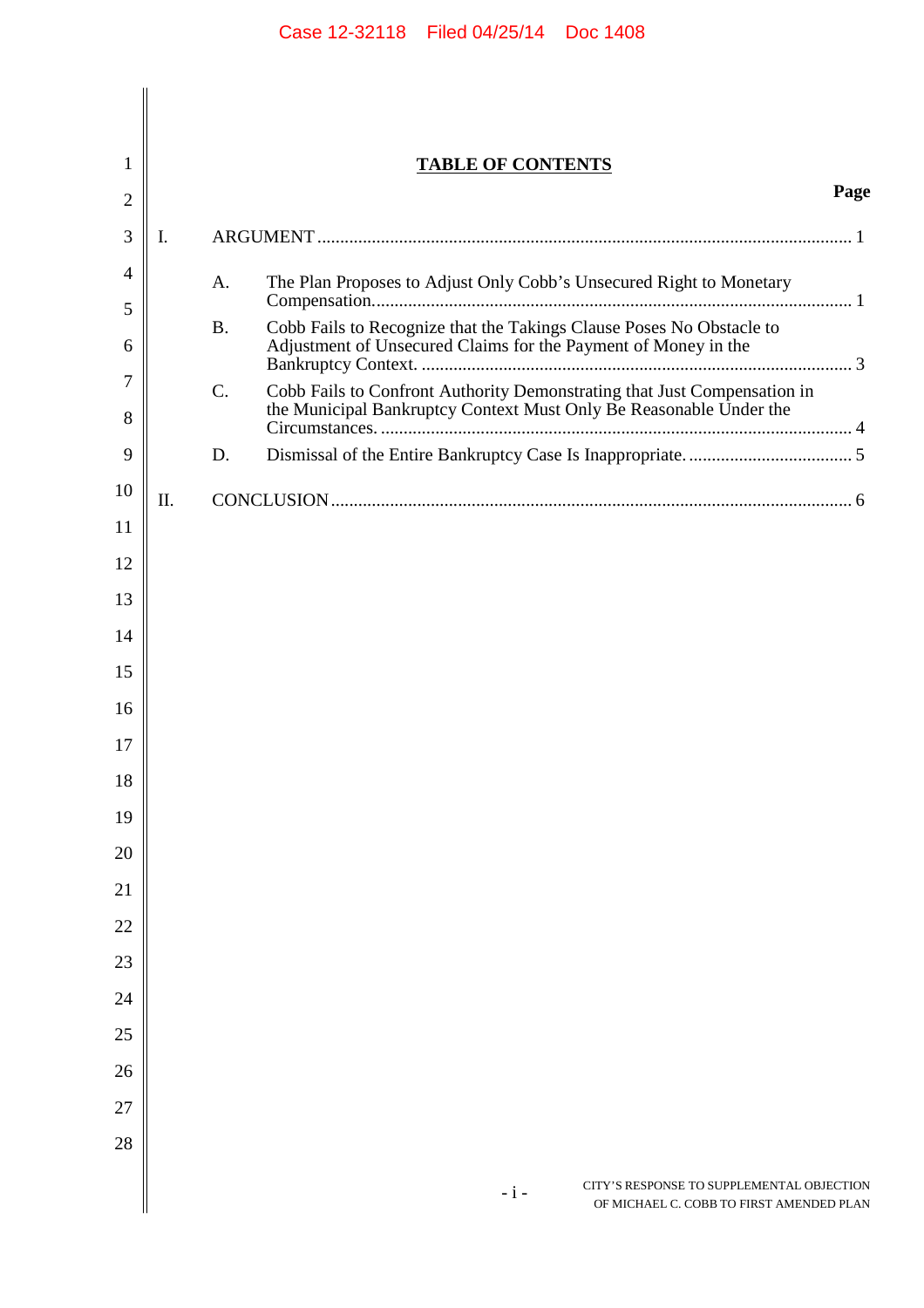|                               | <b>TABLE OF AUTHORITIES</b>                  |
|-------------------------------|----------------------------------------------|
|                               | Page(s)                                      |
|                               | <b>Cases</b>                                 |
|                               | Cobb v. City of Stockton,                    |
|                               |                                              |
|                               | Dohany v. Rogers,                            |
|                               | Frustuck v. City of Fairfax,                 |
| Hanover Nat'l Bank v. Moyses, |                                              |
|                               |                                              |
|                               | In re Lahman Mfg. Co.,                       |
|                               | Louisville Joint Stock Land Bank v. Radford, |
|                               | New Haven Inclusion Cases,                   |
|                               | Ruckelshaus v. Monsanto,                     |
|                               | <b>Statutes</b>                              |
|                               |                                              |
|                               |                                              |
|                               |                                              |
|                               |                                              |
|                               |                                              |
|                               |                                              |
|                               |                                              |
|                               |                                              |
|                               |                                              |
|                               |                                              |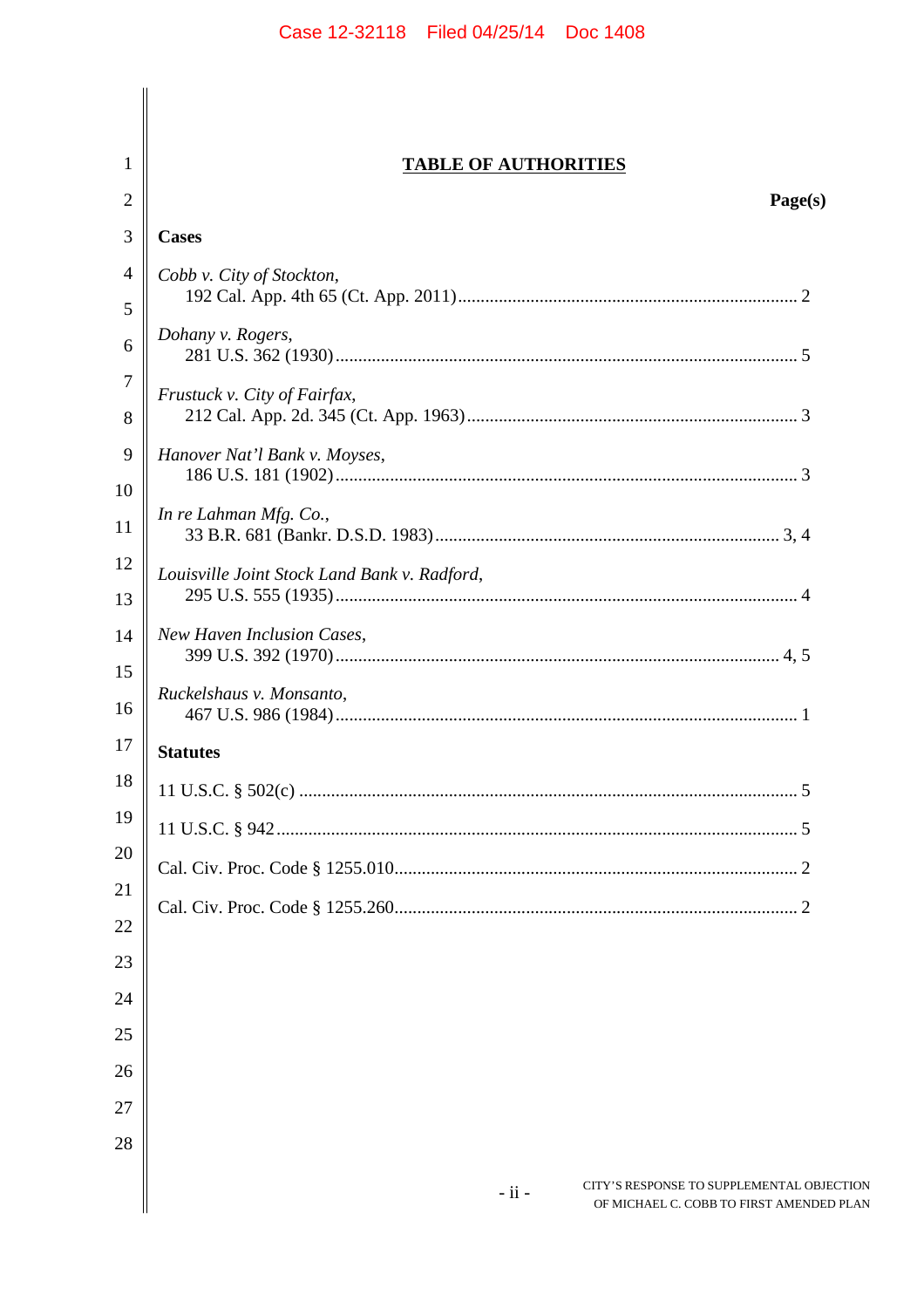# **I. ARGUMENT**

1

 $\overline{2}$ 3 4 5 6 7 In the City's initial response to Michael C. Cobb's objection to the confirmation of the City's plan of adjustment,  $\frac{1}{1}$  the City explained that today Cobb possesses an unsecured claim for the payment of money and that it does not offend the Fifth Amendment for a bankruptcy court's confirmation order to adjust such a claim in a bankruptcy case. Further, the City's response demonstrated that treating Cobb's claim as unsecured under generally applicable bankruptcy law constitutes "just compensation" under the circumstances.

8 9 10 11 12 13 Cobb's Supplemental Objection to the Confirmation of the First Amended Plan does not meaningfully confront any of this. Instead, Cobb cobbles together a series of red herrings and platitudes, while expressing umbrage that the City even takes issue with his *\$4.2 million* claim based on an easement over a strip of then-undeveloped land on which the City built a road 14 years ago. He then suggests that this Court must dismiss the entire chapter 9 case because of his objection.

14 15 16 17 18 19 20 Cobb's objection continues to hinge on the fundamentally unsound premise that he comes to this case as a property owner whose property rights would be compromised by the City's plan of adjustment. He does not. Indeed, he does not even come as an ordinary condemnee. He waived any right to challenge the condemnation under state law, and retains only a bare, unsecured right to challenge the amount of payment. The issue presented here is not about treating landowners as less than secured creditors. It is about treating unsecured creditors as unsecured creditors. This Court should reject Cobb's objection and confirm the plan.

21

22

### **A. The Plan Proposes to Adjust Only Cobb's Unsecured Right to Monetary Compensation.**

23 24 25 26 For purposes of Takings Clause analysis, relevant legal interests "are created and their dimensions are defined by existing rules or understandings that stem from independent sources such as state law." *Ruckelshaus v. Monsanto*, 467 U.S. 986, 1001 (1984). California state law is clear on the dimensions of the interest Cobb asserts in this chapter 9 case: Under state law, he has

27

<sup>28</sup> <sup>1</sup> We refer to the City's Response to Objection of Michael C. Cobb, Dkt. No. 1298, as "the City's initial response" and cite to it as "City's Response." We cite to the Supplemental Objection to Plan of Creditor Michael A. Cobb and Reply to City's Response, Dkt. No. 1396, as "Cobb Supp."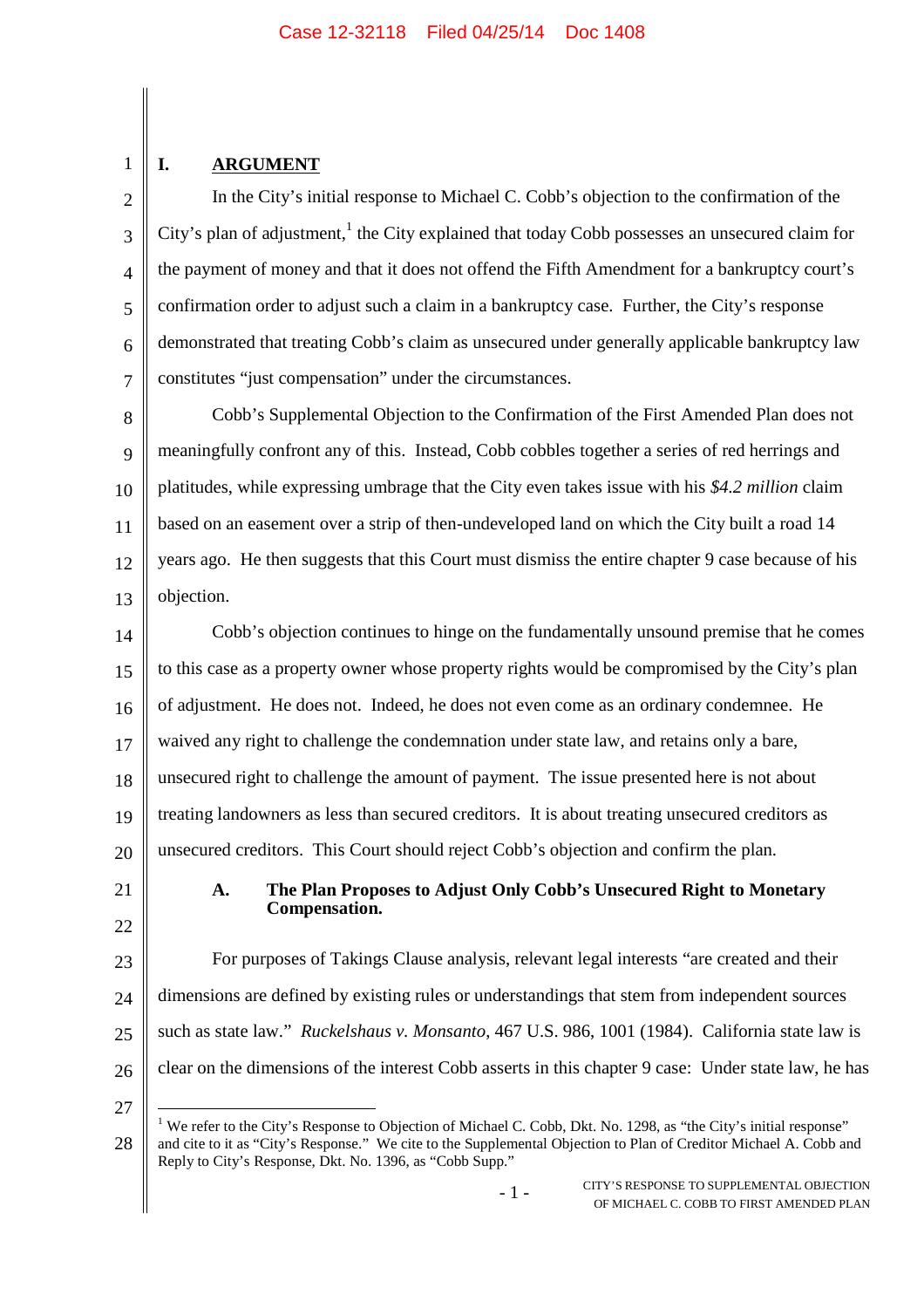| $\mathbf{1}$   | a bare, unsecured claim to monetary payment.                                                                                                                                                                                                                          |
|----------------|-----------------------------------------------------------------------------------------------------------------------------------------------------------------------------------------------------------------------------------------------------------------------|
| $\mathbf{2}$   | As detailed in the City's initial response, when the City condemned the strip of land on                                                                                                                                                                              |
| 3              | Cobb's property, it appraised the land's value and deposited \$90,200 as "probable compensation,"                                                                                                                                                                     |
| $\overline{4}$ | pursuant to California state law. Cal. Civ. Proc. Code § 1255.010. In 2000, Cobb withdrew the                                                                                                                                                                         |
| 5              | \$90,200. Cobb v. City of Stockton, 192 Cal. App. 4th 65, 67 (Ct. App. 2011). Doing so had                                                                                                                                                                            |
| 6              | important legal consequences. California Civil Procedure Code Section 1255.260 explains the                                                                                                                                                                           |
| 7              | consequences of this withdrawal:                                                                                                                                                                                                                                      |
| 8              | If any portion of the money deposited pursuant to this chapter is                                                                                                                                                                                                     |
| 9              | withdrawn, the receipt of any such money shall constitute a waiver by<br>operation of law of all claims and defenses in favor of the persons                                                                                                                          |
| 10             | receiving such payment except a claim for greater compensation.                                                                                                                                                                                                       |
| 11             | The statute is unequivocal. Once the condemnee withdraws probable compensation, the only                                                                                                                                                                              |
| 12             | thing left of his "claims and defenses" against the condemnor is "a claim for greater                                                                                                                                                                                 |
| 13             | compensation." <i>Id.</i> This happens immediately, by operation of law, without qualification,                                                                                                                                                                       |
| 14             | reservation, exception, or need for a court order.                                                                                                                                                                                                                    |
| 15             | Cobb seeks to avoid this conclusion by suggesting that the later dismissal of the City's                                                                                                                                                                              |
| 16             | eminent domain proceeding somehow <i>unwaived</i> Cobb's claims. Cobb Supp. at 4. He argues that                                                                                                                                                                      |
| 17             | because the eminent domain proceeding was not dismissed on the merits, it is "not res judicata on                                                                                                                                                                     |
| 18             | any issue in that case." Id. Res judicata has nothing to do with it. Section 1255.260 makes                                                                                                                                                                           |
| 19             | absolutely clear that the act of withdrawal, "by operation of law," carries final and binding                                                                                                                                                                         |
| 20             | consequences in the form of a waiver of any claim but one to greater compensation. Put simply,                                                                                                                                                                        |
| 21             | Cobb took the \$90,200 of probable compensation and has retained it ever since. He cannot put                                                                                                                                                                         |
| 22             | the cat back in the bag. And nowhere does the statute suggest that the strings that attached to his                                                                                                                                                                   |
| 23             | withdrawal by operation of statutory law somehow vanish because an eminent domain proceeding                                                                                                                                                                          |
| 24             | does not end in judgment on the merits. $2$                                                                                                                                                                                                                           |
| 25             | Cobb's legal claims are confined to an interest in monetary payment for an additional                                                                                                                                                                                 |
| 26             | reason as well. As the City explained in its initial response, "where a property owner permits the                                                                                                                                                                    |
| 27<br>28       | Once Cobb withdrew the funds and relinquished his right to challenge the easement, there was no need for the City<br>$\overline{\mathbf{c}}$<br>to seek further relief from the court. At that point, Cobb had the option of contesting the amount paid, but he chose |

not to do so in that forum.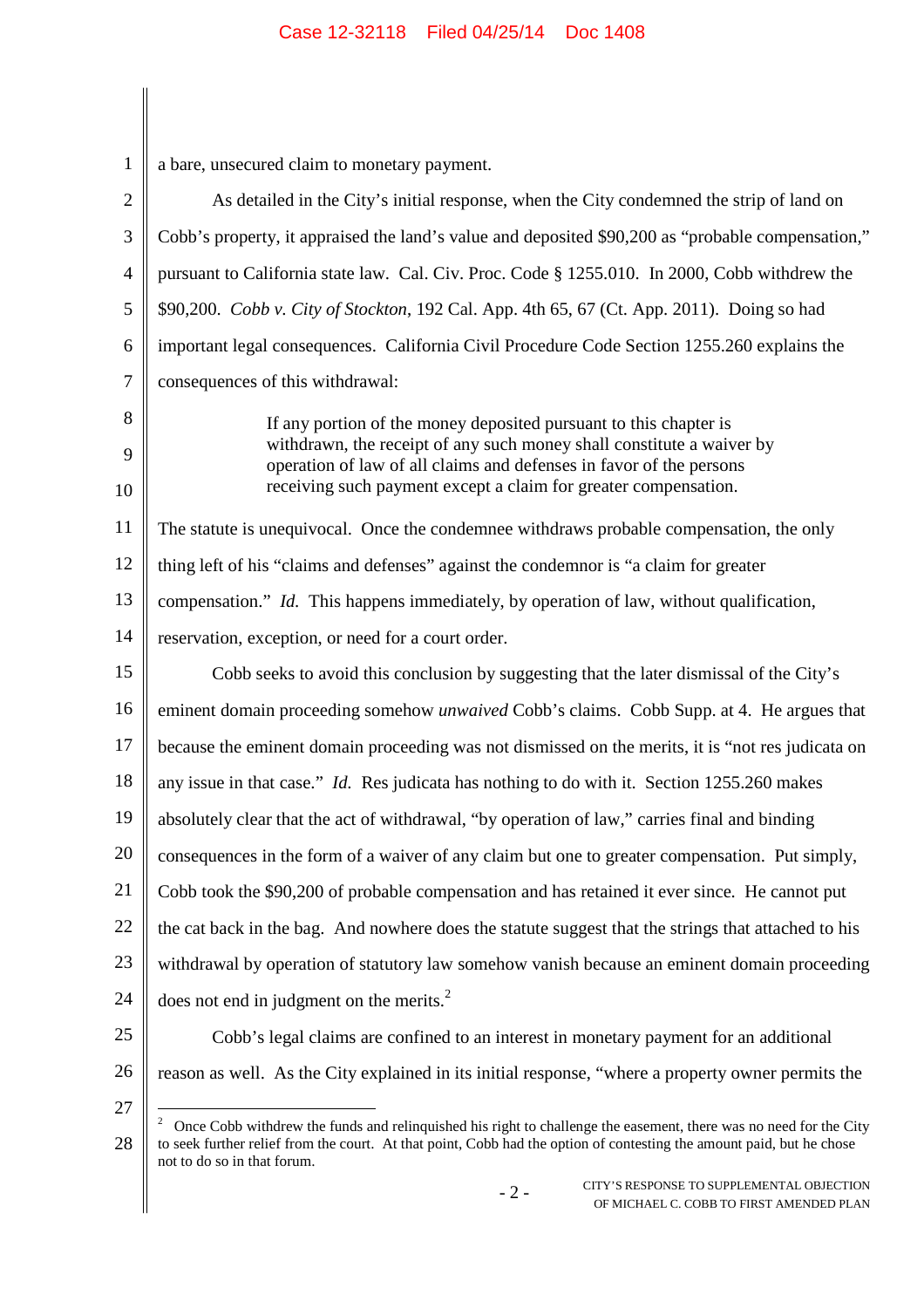| $\mathbf{1}$   | completion by a public agency of the work which results in the taking of private property for a                                                     |  |
|----------------|-----------------------------------------------------------------------------------------------------------------------------------------------------|--|
| $\mathbf{2}$   | public use  [h] is only remedy under such circumstances is proceeding in inverse condemnation                                                       |  |
| 3              | to recover damages." Frustuck v. City of Fairfax, 212 Cal. App. 2d 345, 371 (Ct. App. 1963).                                                        |  |
| $\overline{4}$ | This is called the doctrine of intervening public use, and it is the reason Cobb's quiet title and                                                  |  |
| 5              | ejectment claims failed in his state court action. Cobb has not even attempted to refute this                                                       |  |
| 6              | argument in his supplemental objection, effectively conceding that the public use doctrine                                                          |  |
| 7              | operates to strip his claim down to an unsecured interest in seeking an additional monetary                                                         |  |
| 8              | payment.                                                                                                                                            |  |
| 9              | Cobb emphasizes that he retains legal title to the strip of land on which the City built the                                                        |  |
| 10             | road. Cobb Supp. at 3-4. True, but irrelevant. Cobb retains title and the City has a permanent                                                      |  |
| 11             | easement, which Cobb relinquished the right to challenge when he withdrew the deposited funds.                                                      |  |
| 12             | In this bankruptcy proceeding, the City is not seeking to disturb that status quo. The City's plan                                                  |  |
| 13             | of adjustment does not purport to alter legal title in anything owned by Cobb. It simply proposes                                                   |  |
| 14             | to adjust the only claim Cobb advanced in this chapter 9 case: an unsecured claim to monetary                                                       |  |
| 15             | payment under state law.                                                                                                                            |  |
| 16             | <b>B.</b><br>Cobb Fails to Recognize that the Takings Clause Poses No Obstacle to<br>Adjustment of Unsecured Claims for the Payment of Money in the |  |
| 17             | <b>Bankruptcy Context.</b>                                                                                                                          |  |
| 18             | Cobb continues to argue that the Takings Clause bars this Court from treating his interest                                                          |  |
| 19             | in obtaining an additional payment from the City as an unsecured claim. The adjustment of such                                                      |  |
| 20             | claims for money (whether contract, tort, or constitutional claims) that are not secured by specific                                                |  |
| 21             | property is, however, the very essence of bankruptcy law. The Takings Clause does not nullify                                                       |  |
| 22             | Congress's power to prescribe laws with that effect. See Hanover Nat'l Bank v. Moyses, 186 U.S.                                                     |  |
| 23             | 181, 188 (1902) (recognizing that Congress's bankruptcy power "includes the power to discharge                                                      |  |
| 24             | the debtor from his contracts and legal liabilities").                                                                                              |  |
| 25             | The cases Cobb cites only confirm this. Somewhat puzzlingly, Cobb again looks to In re                                                              |  |
| 26             | Lahman Mfg. Co., 33 B.R. 681 (Bankr. D.S.D. 1983), for support, characterizing it as "holding                                                       |  |
| 27             | that a physical taking of property is not an impairment of a 'mere contractual right' that may be                                                   |  |
| 28             | adjusted under the bankruptcy laws." Cobb Supp. 7. To begin with, that is not the holding of $In$                                                   |  |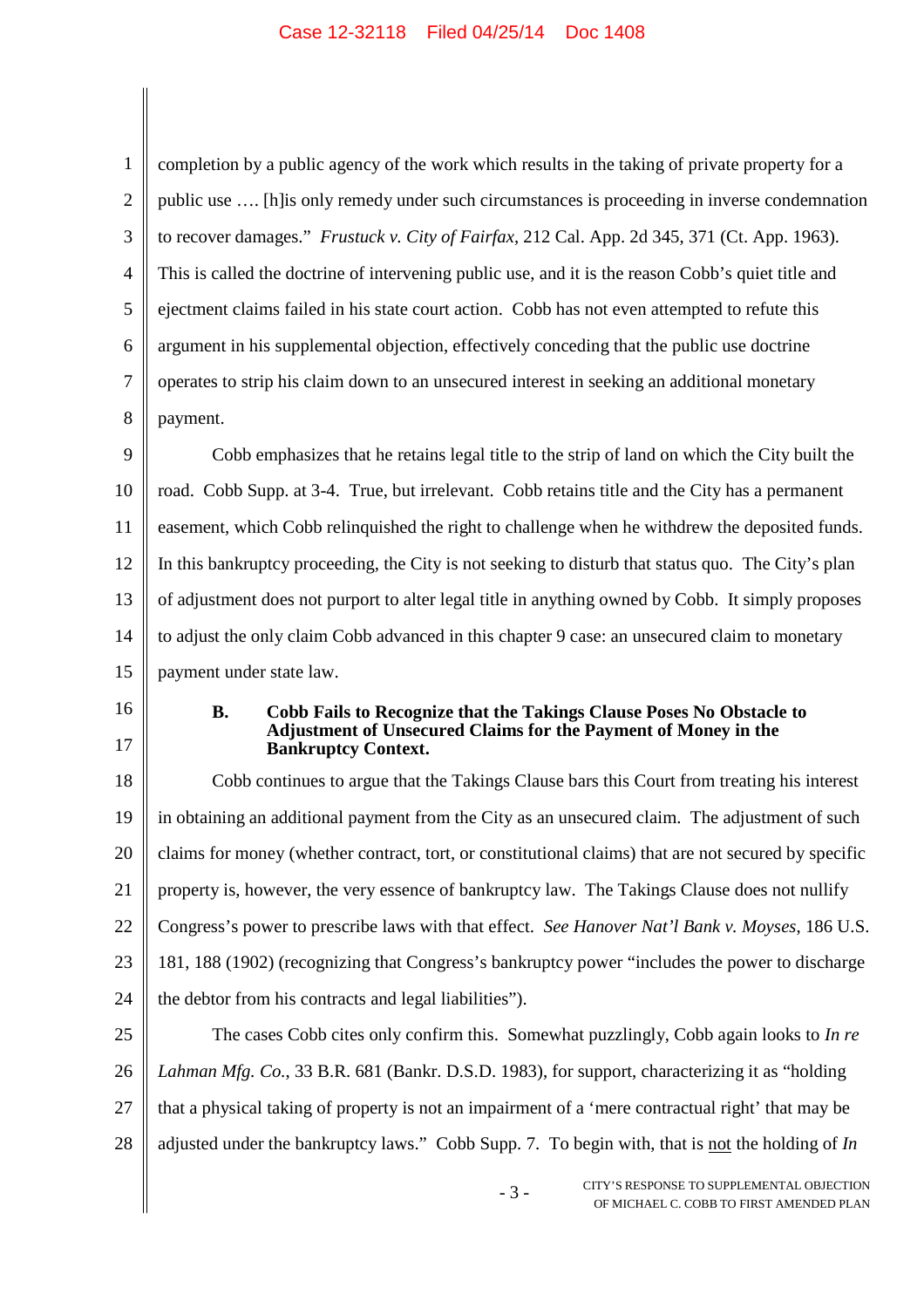1  $\mathcal{D}$ 3 4 5 6 7 8 9 10 11 12 13 14 15 16 17 18 19 20 21 22 23 24 25 26 27 28 *re Lahman.* Rather, *In re Lahman* holds that the Takings Clause poses no obstacle to the bankruptcy law's adjustment of a bank's unsecured claim for payment related to, but not secured by, real property. *Id.* at 686-87. What Cobb appears to take from *In re Lahman* is the uncontroversial premise, established in *Louisville Joint Stock Land Bank v. Radford*, 295 U.S. 555 (1935), and its progeny, that the Takings Clause would stand as an obstacle to extinguishing a claim secured by property. But the bankruptcy law, by operating to confirm the City's plan of adjustment, would not implicate a secured claim or otherwise work any physical taking of property. Thus, cases like *In re Lahman* or *Radford* provide Cobb with no help. At bottom, the flaw in Cobb's Takings theory is a misunderstanding of the nature of his own claim under state law and the manner in which the bankruptcy law purports to operate upon it. By confirming the City's plan of adjustment, this Court will not be effecting a physical taking of property, denying Cobb a right to real property, or adjusting a right secured by specific property. The City did act to condemn an easement over specific property over 15 years ago. The right to that easement was resolved with finality and by operation of law when Cobb withdrew the funds. Now, all that remains is an unsecured claim against the City for additional payment. That claim is properly treated like all other unsecured claims in this chapter 9 case. The Contract Clause cases dismissed by Cobb as irrelevant make clear that when a bankruptcy court grants a municipality debt relief under a federal, generally applicable economic regulation, it is not the municipality or state that is the relevant actor, but the federal government that is acting to adjust the relevant claims under federal law. City's Response at 10-11. And because the Takings Clause does not disable the federal government from adjusting unsecured claims like Cobb's, his objections to the plan are without merit. **C. Cobb Fails to Confront Authority Demonstrating that Just Compensation in the Municipal Bankruptcy Context Must Only Be Reasonable Under the Circumstances.** In its initial response, the City cited the *New Haven Inclusion Cases*, 399 U.S. 392 (1970). City's Response at 11-13. The *New Haven Inclusion Cases* stand for the proposition that in the narrow circumstance when an entity that owes duties to the public goes through bankruptcy, the principle of "just compensation" requires consideration of the interests of all creditors, as well as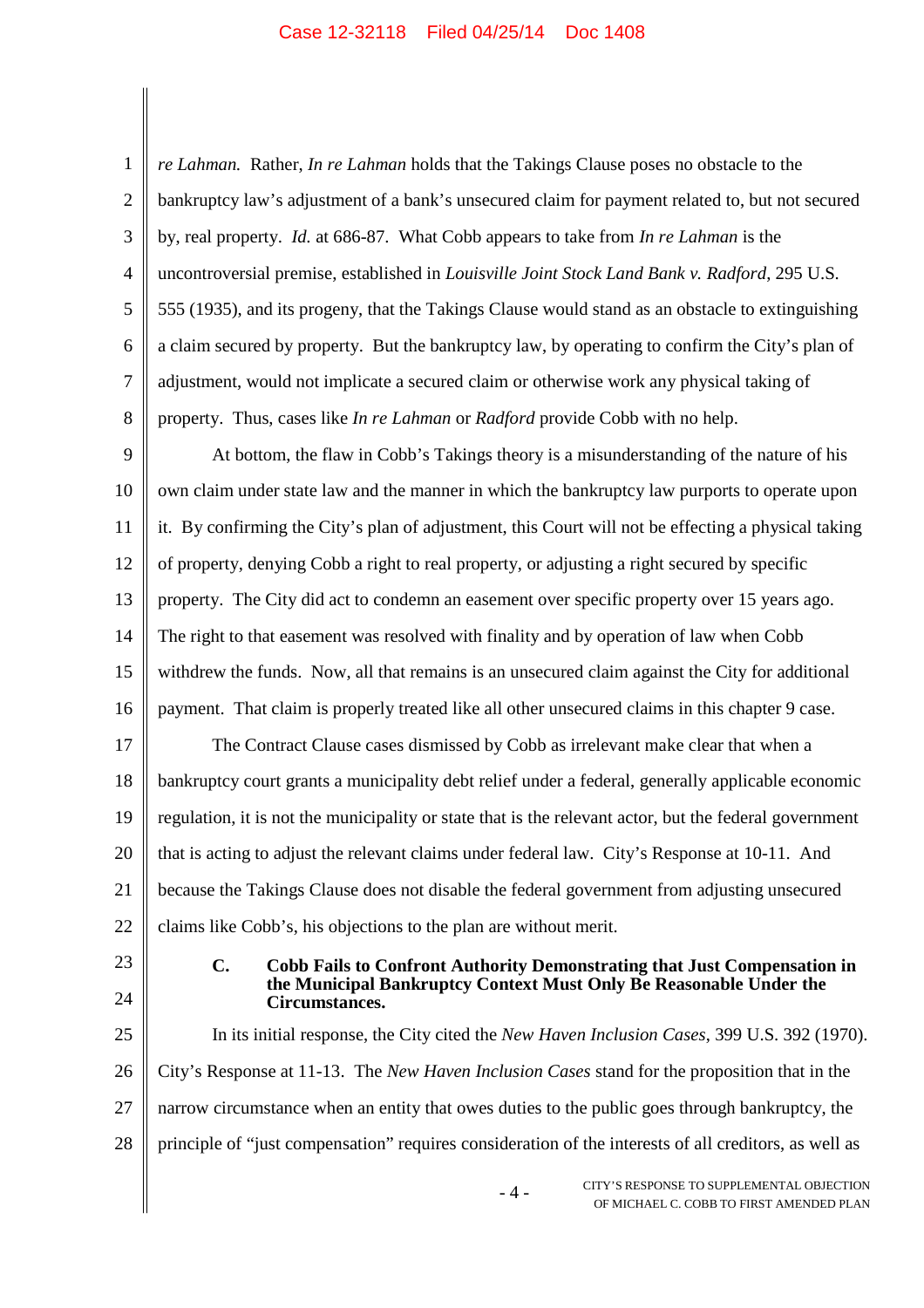1  $\mathcal{D}$ 3 4 5 the interests of the debtor institution and the public. Cobb did not so much as cite the *New Haven Inclusion Cases*, let alone confront that opinion's teaching. Instead, he cites generalized case law standing for the proposition that "just compensation" is ordinarily market value. Cobb Supp. 5-7. This is true, as the City readily acknowledged in its initial response, but so broad as to be totally unhelpful in this context.

6 7 8 9 10 The *New Haven Inclusion Cases* continue to demonstrate that the concept of "just compensation" is flexible enough to accommodate a host of interests in the context of the reorganization of a public-facing entity. As the City has explained, by treating Cobb's unsecured claim neutrally under generally applicable federal bankruptcy law, the plan will pay Cobb "just compensation" under the circumstances.

11

21

22

23

24

25

26

### **D. Dismissal of the Entire Bankruptcy Case Is Inappropriate.**

12 13 14 15 16 17 18 19 20 Cobb suggests that if this Court agrees with his position, it must dismiss the entire bankruptcy case. Cobb Supp. at 11. That is absurd. "The debtor may modify the plan at any time before confirmation …." 11 U.S.C. § 942. This Court, moreover, has the discretion to permit the City to amend its plan of adjustment if it finds the current one not confirmable. The City believes that Cobb's claim belongs in Class 12; Cobb believes otherwise. If Cobb is determined to be correct, the City should be allowed an opportunity amend the plan of adjustment to reclassify Cobb's claim, and the parties could then proceed to litigate the issue of the amount of Cobb's claim in bankruptcy court.<sup>3</sup> *See* 11 U.S.C. § 502(c).

27 28  $3$  In its initial response, the City cited case law establishing that "[a]ttorney's fees and expenses are not embraced within just compensation for land taken by eminent domain." *Dohany v. Rogers*, 281 U.S. 362, 368 (1930). City's Response at 9 n.3. Cobb has not challenged the City's contention that his claim for attorney's fees and costs from his state court action are totally without constitutional dimension. In all events, this Court should therefore deny Cobb's objection with respect to these components of his claim.